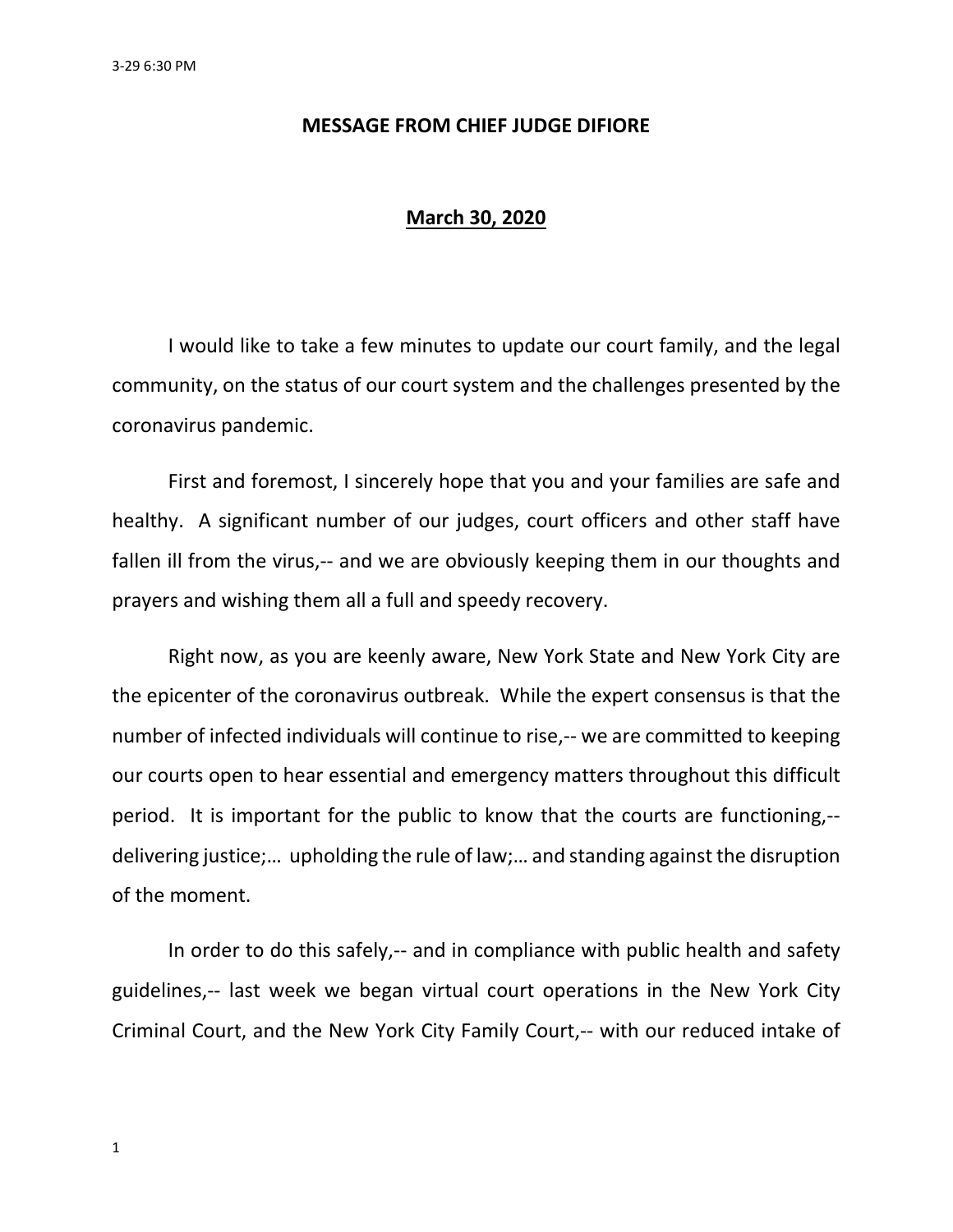3-29 6:30 PM

essential and emergency proceedings conducted by Skype,-- and with most of the participants in those matters appearing from remote locations.

We have already concluded hundreds of criminal arraignments and critical Family Court proceedings,-- and the process is working well overall. There have been,-- as expected,-- some glitches and interruptions. -- In Kings County Criminal Court, the high volume of arrests for serious offenses, combined with the growing number of court staff who have unfortunately fallen ill, has resulted in some arrest to arraignment delays. We are working internally to increase our virtual capacity in that court and communicating with the defense bar and other stakeholders about how we can work together to improve the efficiency of that virtual court operation.

In the Family Court, the complexity and large number of parties typically involved in these cases,-- particularly in our child welfare cases,-- has resulted in some delays as well. We have reached out to family justice agencies to discuss how we can work together to streamline that process,-- and with everyone's understanding and cooperation, I have no doubt that we will quickly resolve these issues. --

By the end of this week, we expect to go virtual in the remainder of our New York City courts,-- again, for essential and emergency cases.

And, starting today, we are going virtual outside New York City:

• In the Fifth Judicial District in Central New York;

2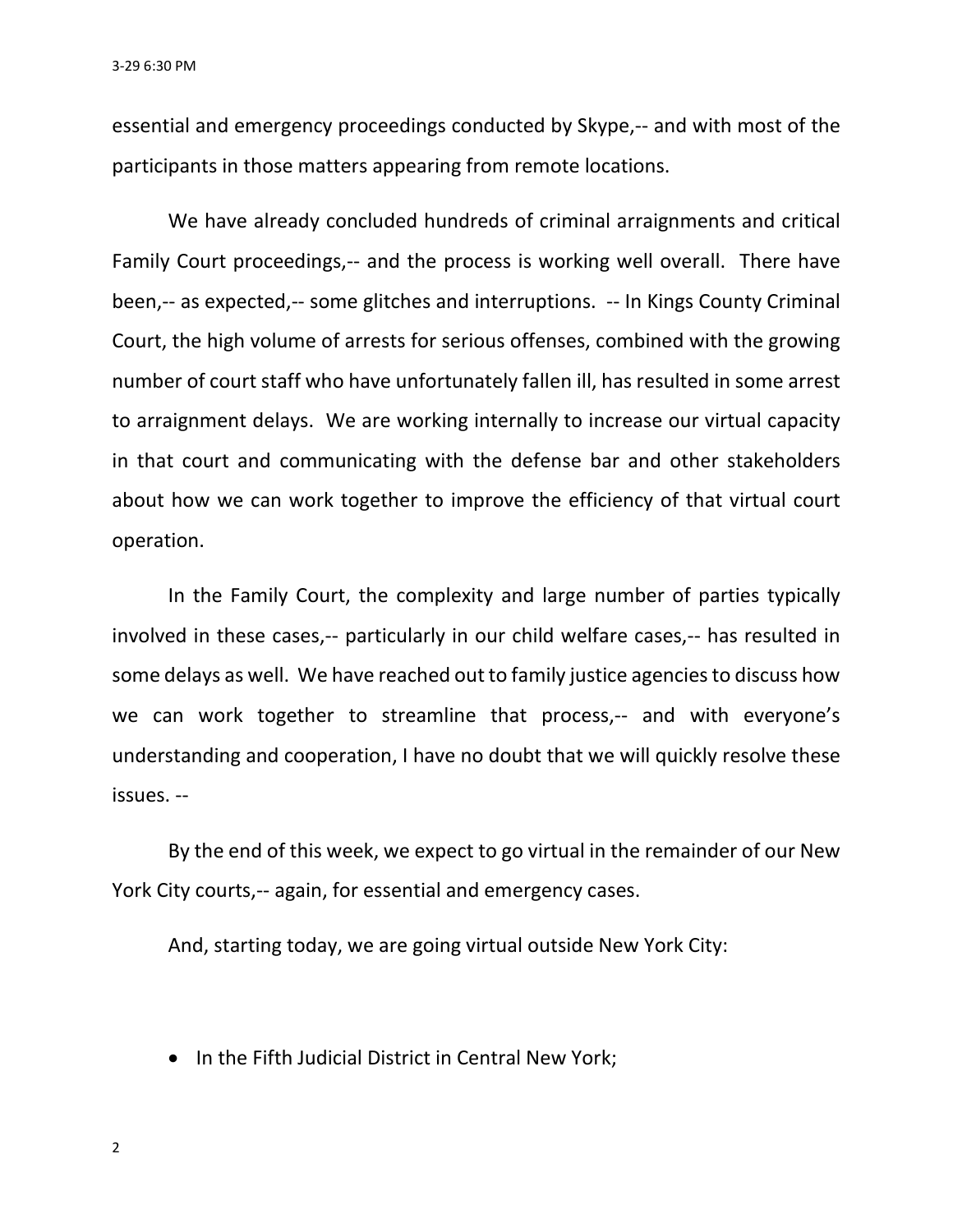- In the Seventh Judicial District in the Western part of our state;
- In Suffolk County;
- and in our state's Court of Claims.

By the end of next week, we anticipate that all of our Judicial Districts outside the City will be operating virtually to handle essential and emergency matters. --

At the same time that we have been planning and implementing our statewide virtual operation, we have begun discussing,-- with leaders of the tort, commercial, matrimonial and criminal bar,-- how we can incrementally expand court accessfor those cases, while still minimizing courthouse traffic and protecting public health through virtual operations and remote appearances.

I want to emphasize that our decision to go to a virtual court model is an extraordinary,-- and temporary,-- measure,-- implemented after several earlier operational iterations,-- and in response to a very fast moving situation. --And like all of the decisions we have made,-- the decision to go virtual was informed by sound data;… was based on the expert recommendations of public health authorities;… and reflected our deep concern for our judges, court officers, staff and court users. When medical experts urged personal distancing in order to contain the virus's spread, we quickly designed and implemented a data collection system to analyze the number of people entering our courthouses, and the types of cases that were bringing them in. --That data has guided our operational decisions on consolidating court operations, staffing levels and adopting a virtual court model.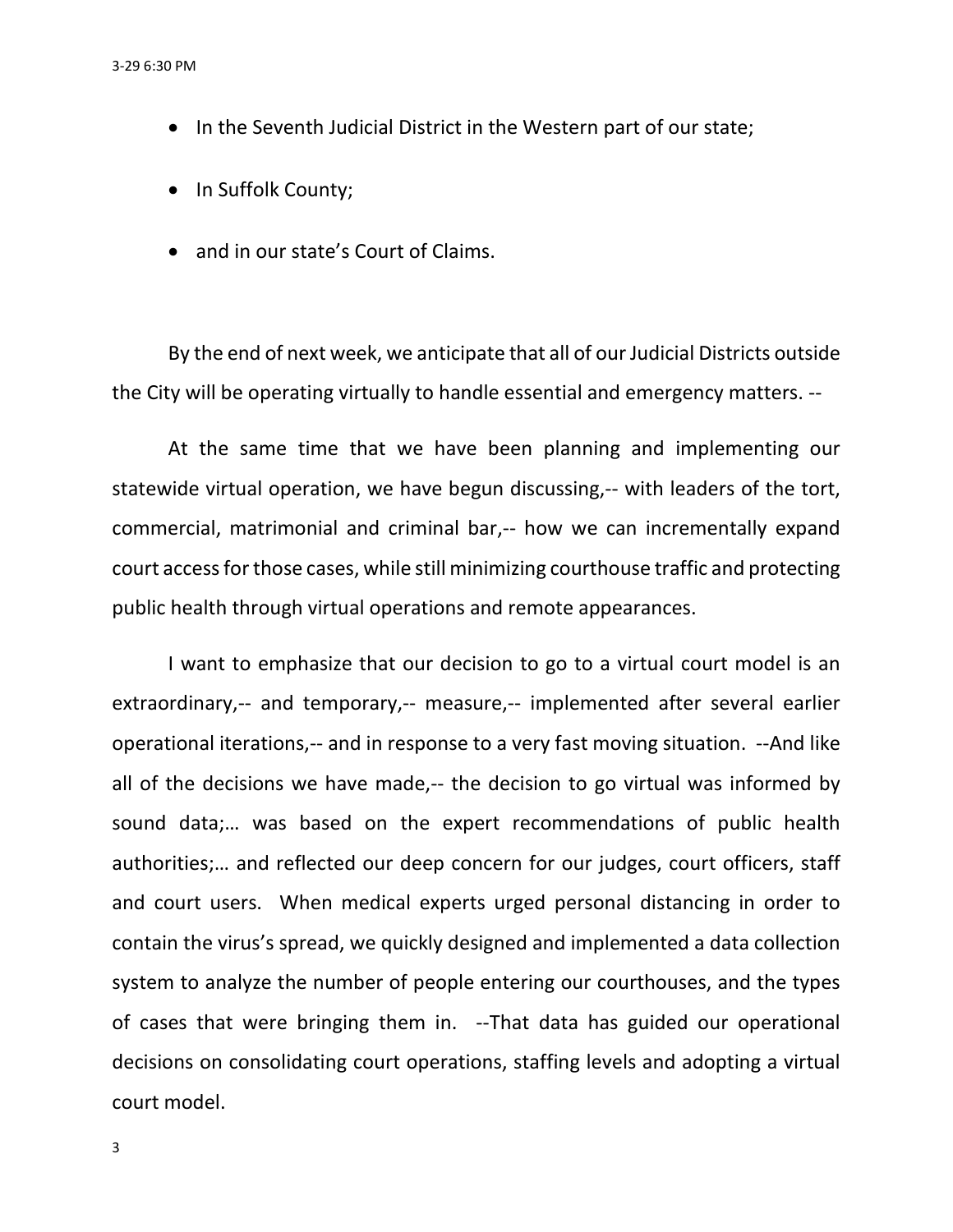Our overarching goal is to keep our courts open to provide the critical, essential and emergency justice services that only we can provide. At the same time, given the serious threat to public health created by the coronavirus, we are fulfilling our duty by implementing processes that keep the number of people in our buildings to a minimum to protect the health and safety of everyone.

As we move forward, we will continue to work and communicate with all of you and with our partners in the bar and the legal community about:

- safely expanding court filings;
- taking necessary actions like postponing the bar examination and granting waivers to law schools to permit remote learning; --
- and gradually planning and preparing for what we all desire,-- a return to normalcy.

I am grateful to everyone who has made it possible for us to continue operating our courts under these very daunting circumstances:-- our Chief Administrative Judge, Lawrence Marks;… our Deputy Chief Administrative Judges;… Administrative and Supervising Judges;… the pioneering judges who volunteered to preside in our first virtual courts;… the Chief Clerks, court professionals and tech staff who have been working 18-hour days;… the District Attorneys;… defense bar;… and many partner agencies and stakeholders whose understanding and support has enabled us to work together -- collaboratively -- to deliver justice while protecting the public's health and safety.